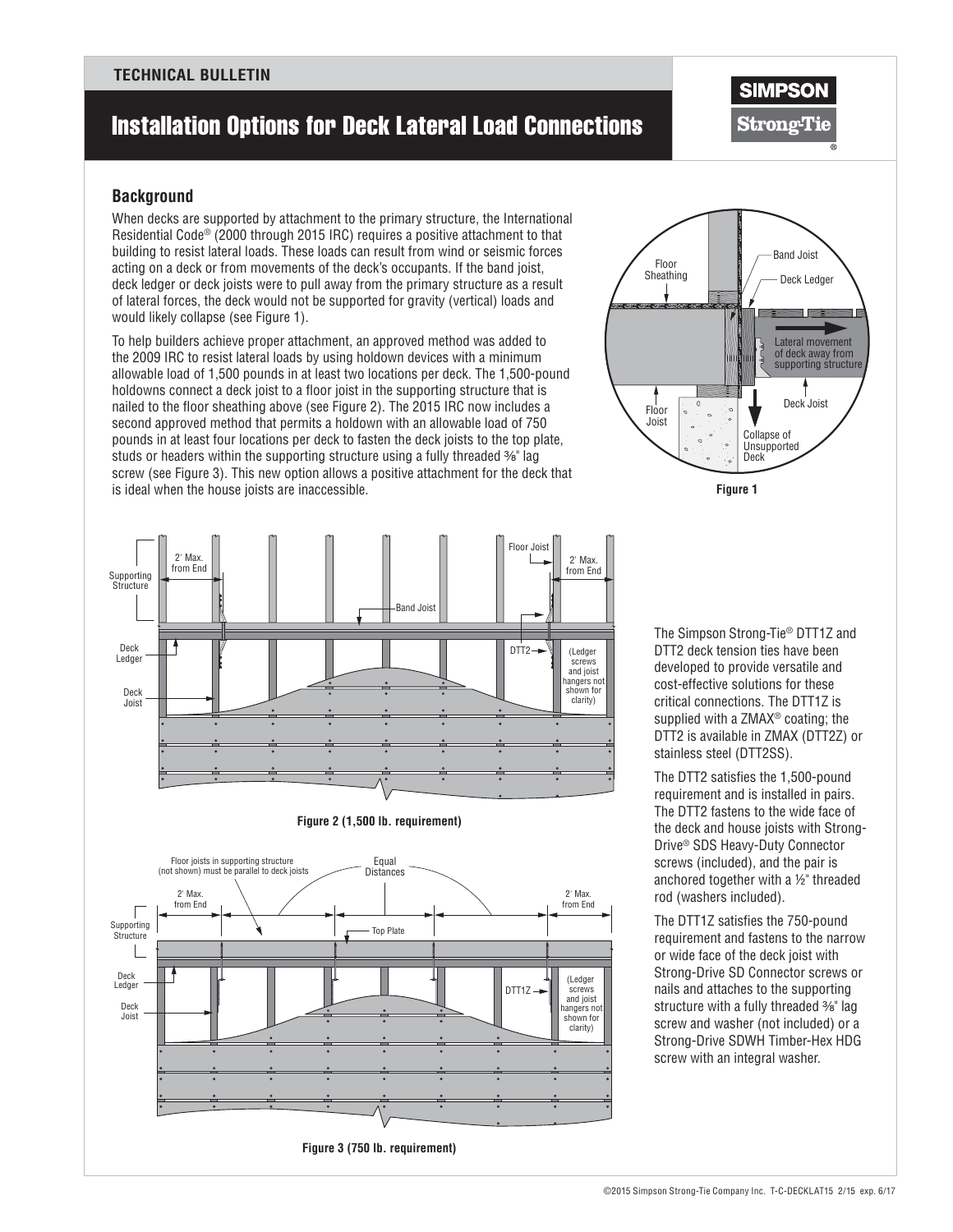#### **Allowable Loads**

| Model<br>No. | ¢               | <b>Anchor</b><br>Diam.<br>or Type | <b>Fasteners</b>       | Allowable Tension Load (lbs.) (160) |               |       |                  |
|--------------|-----------------|-----------------------------------|------------------------|-------------------------------------|---------------|-------|------------------|
|              |                 |                                   |                        | Drv                                 |               | Wet   |                  |
|              |                 |                                   |                        | DF/SP                               | <b>SPF/HF</b> | DF/SP | <b>SPF/HF</b>    |
| DTT1Z        | $\frac{3}{4}$ " | 3/8"<br>0r<br>SDWH <sup>5</sup>   | 6-SD $#9x1\frac{1}{2}$ | 840                                 | 840           | 840   | 755              |
|              |                 |                                   | $6 - 10dx1\frac{1}{2}$ | 910                                 | 6404          | 795   | 640 <sup>4</sup> |
|              |                 |                                   | $8 - 10dx1\frac{1}{2}$ | 910                                 | 850           | 910   | 850              |
| DTT2Z/DTT2SS | 13/16"          | $\frac{1}{2}$ "                   | 8-SDS 1/4"x11/2"       | 1825                                | 1800          | 1825  | 1615             |

1. Allowable loads have been increased 60% for short-term loading with no further increase allowed.

2. Dry values are applicable to installations into wood with a moisture content that does not exceed 19%.

3. Wet values are applicable to installations into wood with a moisture content greater than 19% at time of installation or in service. Values include an NDS wet service factor for the fasteners.

4. DTT1Z installations with allowable loads below 750 lbs. do not satisfy the 2015 IRC requirements for deck-to-house lateral load connections.

5. DTT1Z installed with the Strong-Drive SDWH Timber-Hex HDG screw with a min. of 3" thread penetration achieves the lesser of the table load or 855 lbs. SDWH installed with 3" of thread penetration into dry lumber has an allowable withdrawal load (160) of 1380 lbs. into SP, 1225 lbs. into DF and 1020 lbs. into SPF/HF.

6. Load values are valid if the product is flush with the end of the framing member or installed away from the end.

7. FASTENERS: SD #9x1½ (model SD9112) = 0.131" dia. x 1½", 10dx1½ = 0.148" dia. x 1½" long.





## Conditions Not Shown in the IRC

The IRC details describe particular methods that are appoved and do not represent all common framing conditions. When these are encountered, alternate methods of construction may need to be approved by the building official to ensure they satisfy the intent of the code and are at least equivalent to the prescribed method. Several alternate construction methods are shown here.



### **DTT1Z – 750-Pound Assembly**

#### **Condition 1 – Holdown Cannot Be Installed Flush with Wall Sheathing**

Unlike some holdowns, the DTT1Z seat is not required to bear on sheathing or framing and can be installed away from the wall to account for nonstructural siding, joist hanger interference or other conditions. Longer screw anchors may be required to ensure a minimum of 3" thread penetration by a fully threaded lag screw or Strong-Drive® SDWH Timber-Hex HDG screw into the wall framing.

#### **Condition 2 – Top of Wall Plate Does Not Align with Bottom of Deck Joist**

The 2015 IRC detail shows a holdown installed on the bottom of the joist. However, the DTT1Z was tested and developed using 1½" fasteners into either the narrow edge or wide face of a 2x member, allowing the DTT1Z to be installed at any location along the depth of the joist.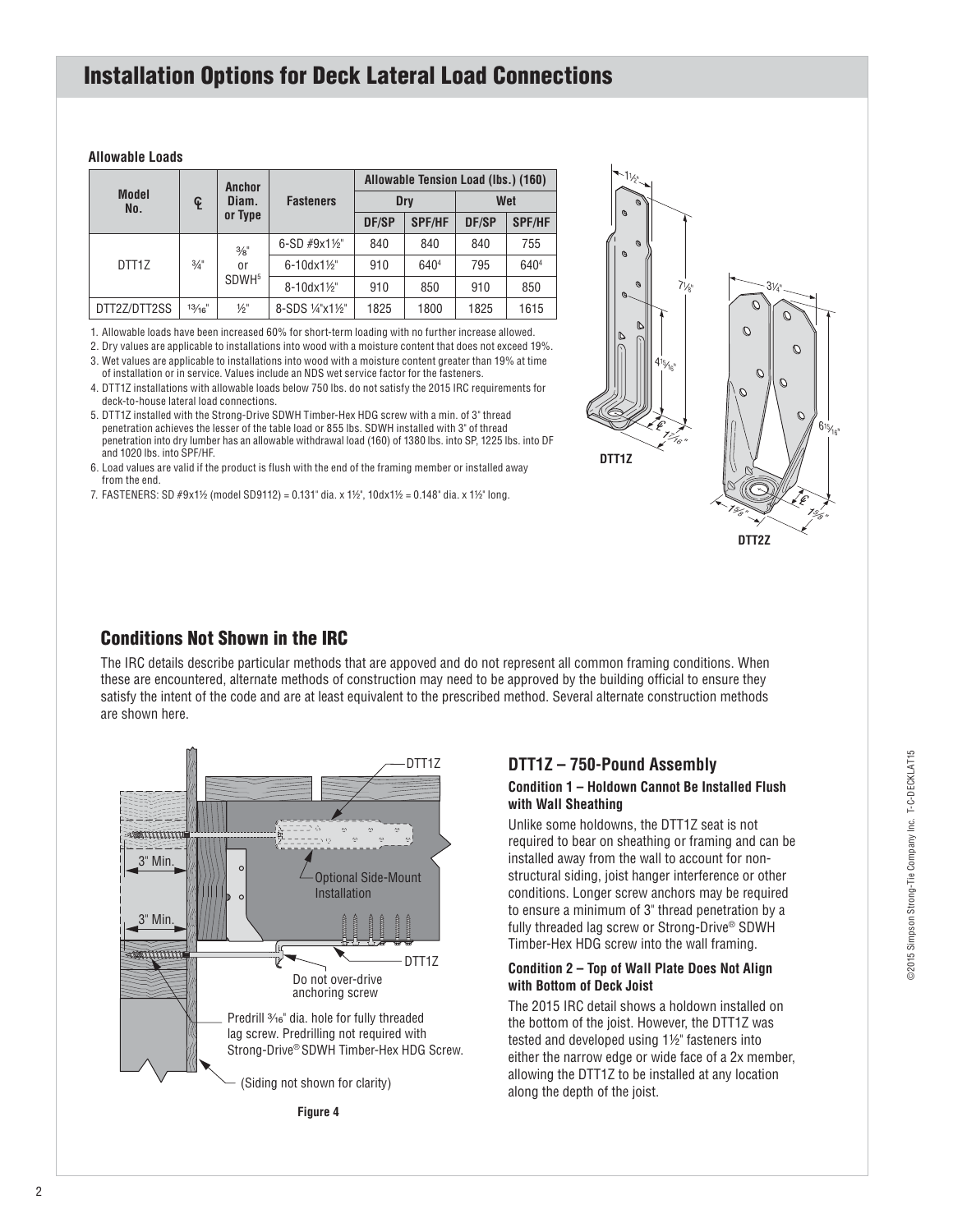

#### **Condition 7 – Floor Joist Framing Is Perpendicular to the Deck Joist (Not Shown)**

The IRC states that the 750-pound holdown detail is "applicable where the floor joists are parallel to deck joists." For floor joists perpendicular to deck joists, refer to Condition 2 for the DTT2 – 1,500-Pound Assembly on the next page.